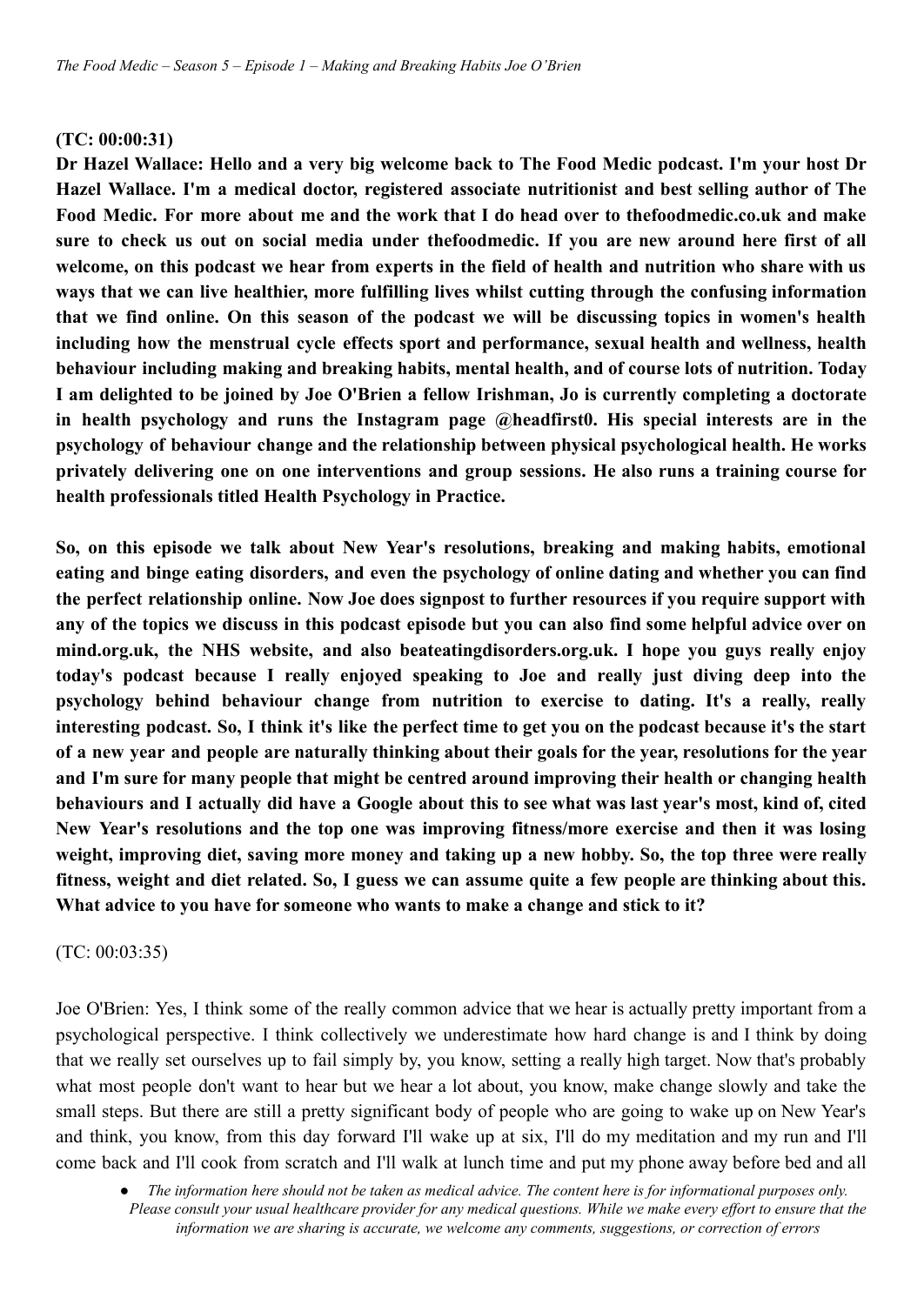these, like, new behaviours. And that person might have never done any of those things before so firstly they're going from, you know, zero to one hundred and that's going to make things difficult. There's obviously no problem having ambition but I think often what happens is is people try and fix everything and end up changing nothing in the long term because, you know, change is pretty hard. So, I think step one is assessing where you're at, like, asking yourself what is actually reasonable and achievable to change. For example you want to exercise more, the start goal for you if you don't exercise might be two sessions a week and when you've proven you can do two sessions it might be three sessions the next week or four.

We hear a lot about habits right, the buzz word around New Year's is, like, how do you form new habits and all these, like, coaches and people putting out, you know, this is the science of habits. If there's one thing that I've learned from reading some of the habit research is that forming habits is particularly hard. It's not as simple as, you know, we read in the books. People might have seen stats like, you know, it takes 21 days to form a habit. There's a piece of research by Phillippa Lally and people I think use that quite a bit out of context and that's that. I guess they state it very factually, they state 'it takes 66 days to form a habit', but I guess what people might not see behind that very appealing statistic is that in that study there were 82 people analysed and the range of days it took people to form a habit took up to 254 days. So, that's just over eight months, 66 was the median but the range is massive and when we look at the behaviours that they were measuring as a habit I think one example of the top of my head was something like drinking a glass of water after breakfast. So, this research, like, it's taken some people eight months to develop the habit of drinking a glass of water after breakfast, but there is people out there trying to overhaul their life overnight right.

So, I guess when we think about habits it takes a lot of brain capacity to overhaul your life and I think completing one small change for a whole year is a lot better than having a massive change for, like, three weeks. That would be how I look at it. So, I think step one in terms of advice is if you're going to change something remember that change is hard but just change one thing at at time.

## **(TC: 00:06:28)**

Dr Hazel Wallace: Yes, absolutely and I guess that kind of timeline that's often cited on how long it takes to build a habit it really depends on what kind of habit we're talking about. You know, whether **you're quitting smoking or you are trying to drink some more water. It can be very different for different people.**

## (TC: 00:06:45)

Joe O'Brien: Yes, totally I think yes the strength of the habit obviously matters. If you think about something like smoking has quite a biological and physiological impact on the body and the brain, something like that is going to be far maybe more difficult to crack than something like drinking a glass of water or, you know, doing something I guess more low intensity. So, yes it depends obviously on the individual, on the type of habit itself, and obviously, like, all these other different factors that I'm sure we'll get into along the way.

## **(TC: 00:07:11)**

**Dr Hazel Wallace: Yes, absolutely, and what about breaking bad habits or breaking habits that are leading to behaviours that may not be conducive to health. So, for example for me I know that**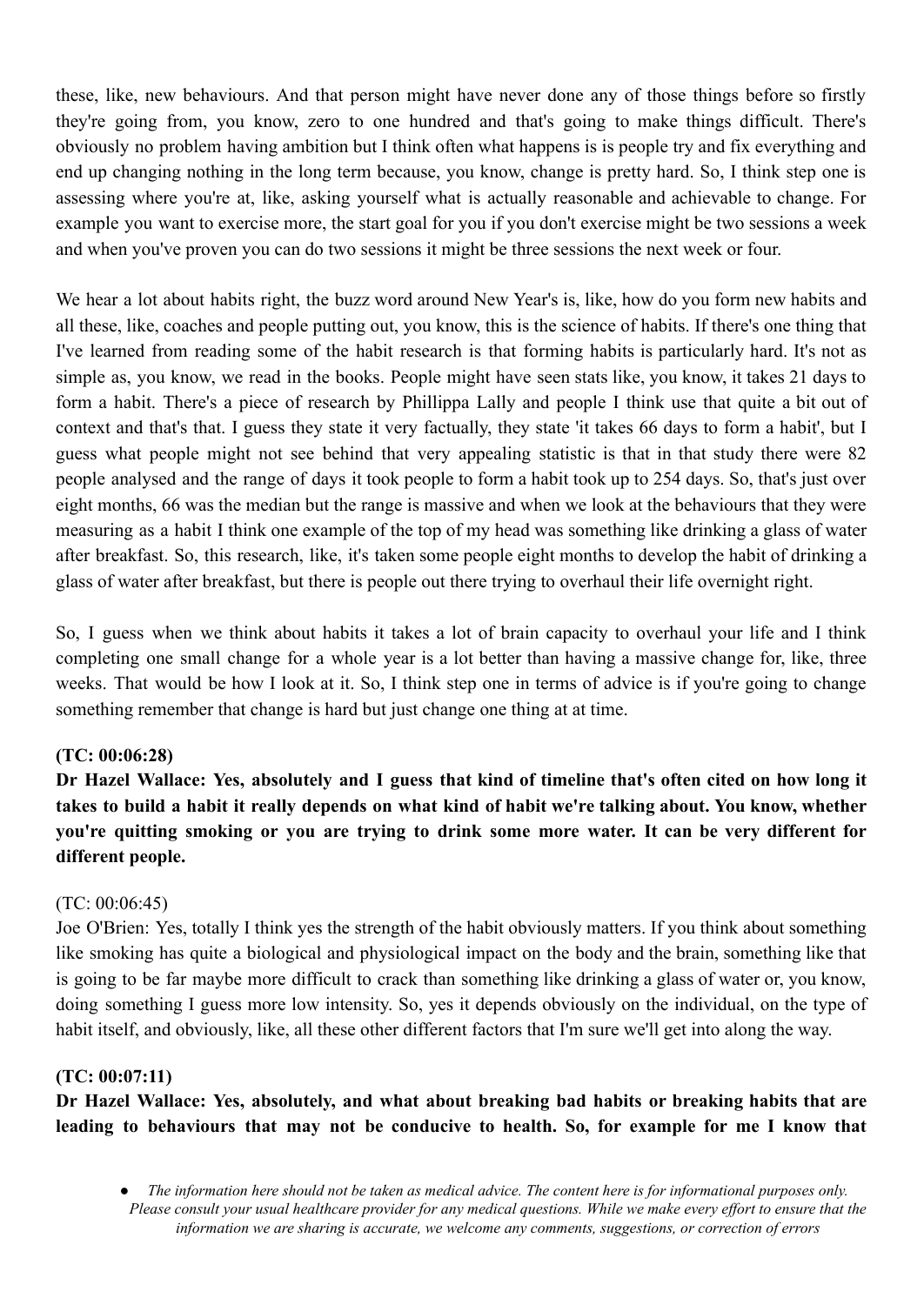# **sometimes especially during lockdown I've gotten into the habit of spending a lot more time on my phone and not necessarily doing anything productive with that.**

# $(TC: 00:07:29)$

Joe O'Brien: Yes, it's a really difficult one. There are a few ways of approaching this but I guess the way I would understand it is that we engage in behaviour for a reason so, like, it's doing something for us. Now that thing might not be particularly obvious to us. The behaviour itself might be harmful or like you said unhelpful or unproductive. I think smoking is a really useful example because I'm sure there's plenty of people out there, maybe if they are smokers or they know a smoker, well they think well smoking is killing me. That's, you know, no use at all, that's not doing anything. When you look at smoking people often smoke after something stressful, as a social thing, or they'll say, you know, 'I smoke when I drink'. So, in that case of an example that smoking is doing something for them in by coming with a lot of consequences but it's still doing something to help alleviate stress or potentially, you know, facilitate something social. If you maybe take your example of phone use, some people might turn up to my clinic and they'll say, you know, 'I use my phone way too much, I'm on it all the time' and you do some digging and lots of their screen time is when they're alone and if you pitch the question to them if you weren't on your phone what would it be like.

And they might say 'well I'd feel bored, or I'd feel lonely' and then we might conclude, obviously this is a very simplistic version of what might go on in a session, but we might conclude from the end of doing some digging that, you know, phone use is a distraction from feeling bored or feeling lonely. And again it's that distraction from something unpleasant. And the reason I'm saying all of this in terms of breaking bad behaviours or bad habits that you want to get out of is because in order to change that unhelpful behaviour it's important to try and understand the function of the behaviour. So, what is the behaviour doing for us and what is it telling us. Because we know that if we start to try and meet that need in a new way it might be more helpful. Again going back to phone use let's say it's six, seven, eight hours as day, it's interrupting your sleep. Maybe that's working as a way of helping someone not to feel bored or feel lonely. What I would think is how else can we manage that feeling, how else can we replace what the phone is doing for us in a different way? Well, human connection might be a good way of alleviating loneliness so that would be meeting the need in a new way. And I think it's important to remember that the behaviour itself might not be helpful but it might be, like, a learned response from years ago.

I think that's one that comes up an awful lot. And I think eating is a really good example of this. Let's say hypothetically someone has a difficult experience growing up, maybe they lived in a house where there's lots of fighting and arguing and they manage those feelings through food. (TC 00:10:00). They ate a lot when they were alone in their room to help manage that feeling. Now a person grows up and they're and adult and they move away from that home, the eating might still be associated with being alone in your room or a difficult experience because that's what your brain has learned. It's maybe learned to respond that way. So, I guess the main thing to understand is to replace the unhelpful habit with something more helpful so looking after your needs in a new way or in a different way.

## **(TC: 00:10:29)**

**Dr Hazel Wallace: Yes, and I'm interested to know what you think of James Clear's method, the** author of Atomic Habits, and I think he says 'make it obvious, make it attractive, make it easy and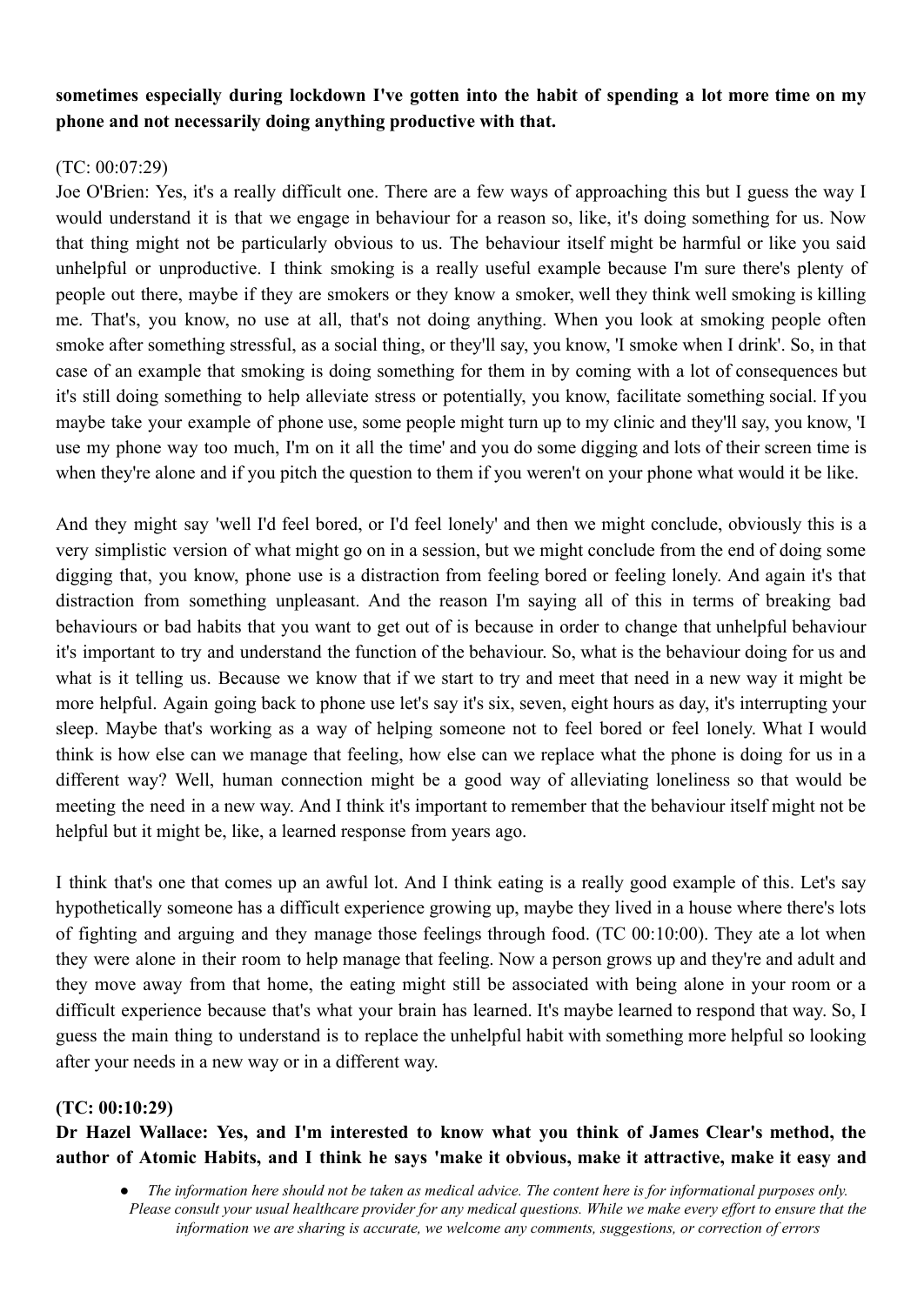# make it satisfying' if you want to build a habit, and then if you want to break a bad habit flip it on it's **head so, you know, make it unattractive, make it hard and take away the satisfaction element of it.**

# (TC: 00:10:51)

Joe O'Brien: Yes, I so. I think when you remove something that is doing something for you, you'll need to replace it with something else and it make that as appealing as possible is obviously the best way to do that. So, if you think about the loneliness example and phone use, if you're trying to replace your phone use with let's say TV for example it still doesn't meet that need for a connection or it doesn't meet the need of loneliness. So, I think if you are breaking the bad habit you will need to figure out what it's doing for you in order to replace it. But I think that ties into maybe that example.

## **(TC: 00:11:26)**

**Dr Hazel Wallace: Yes, absolutely, I completely agree. Just moving on from that, naturally some** people may want to change their diet during this time and that might come in the form of various **different resolutions and some people may want to pursue weight loss. How can we change eating patterns without damaging our mental health and do you think the pursuit of weight loss can occur** without sacrificing mental health and I know this is a big question and a big topic, and can be quite **polarising but I think it's important we try pick this apart.**

# (TC: 00:12:02)

Joe O'Brien: Yes, definitely, it is a huge topic you're right. But my incline would say that it's possible. Some people lose weight and change their bodies without a mental health issue right, but there's a lot to consider there because there are very big risks when actively pursuing weight loss. Dieting and restriction and focussing on weight and appearance as, like, a goal or a value can be a risk factor for people. So, people think about the message that sends us, it's telling us, you know, you're value, your happiness in life, is your appearance or your weight. And firstly that's not true, but it's also not really helpful for our mental wellbeing. There's a really good paper by a researcher called Colin Greaves and in it he found a few psychological predictors of weight loss maintenance. So, the people who were successful at maintaining weight loss, the things that they had in common we they were more flexible which is the opposite or restriction or being rigid, a change in mindset from the short term goals to the long term, so that was important in terms of people viewed it as a lifestyle change. You know, this is the way I'm living my life now and not just like this for a six week plan to get in shape. And another predictor was unmet psychological needs which is what I spoke about just before like meeting your psychological needs in a new way.

So, with that I think the things that help people maintain weight loss are often the polar opposite of what they've been trying or what we traditionally focus on. If you think about the traditional weight loss interventions they're restrictive, there's the focus on weight and size, and they are quite rigid. They are generally short term and judging by the research on average none of these things are helpful when it comes to long term changes. So, I think that's really important to consider, there's also the part to consider that lots of this is out of our control. We buy into this illusion that our behaviour is just something we can change and everything is entirely within our ability. But we forget about, like, genetics and environment and psychology and society and someone's financial restrictions. There's a hundred and one things why these things are out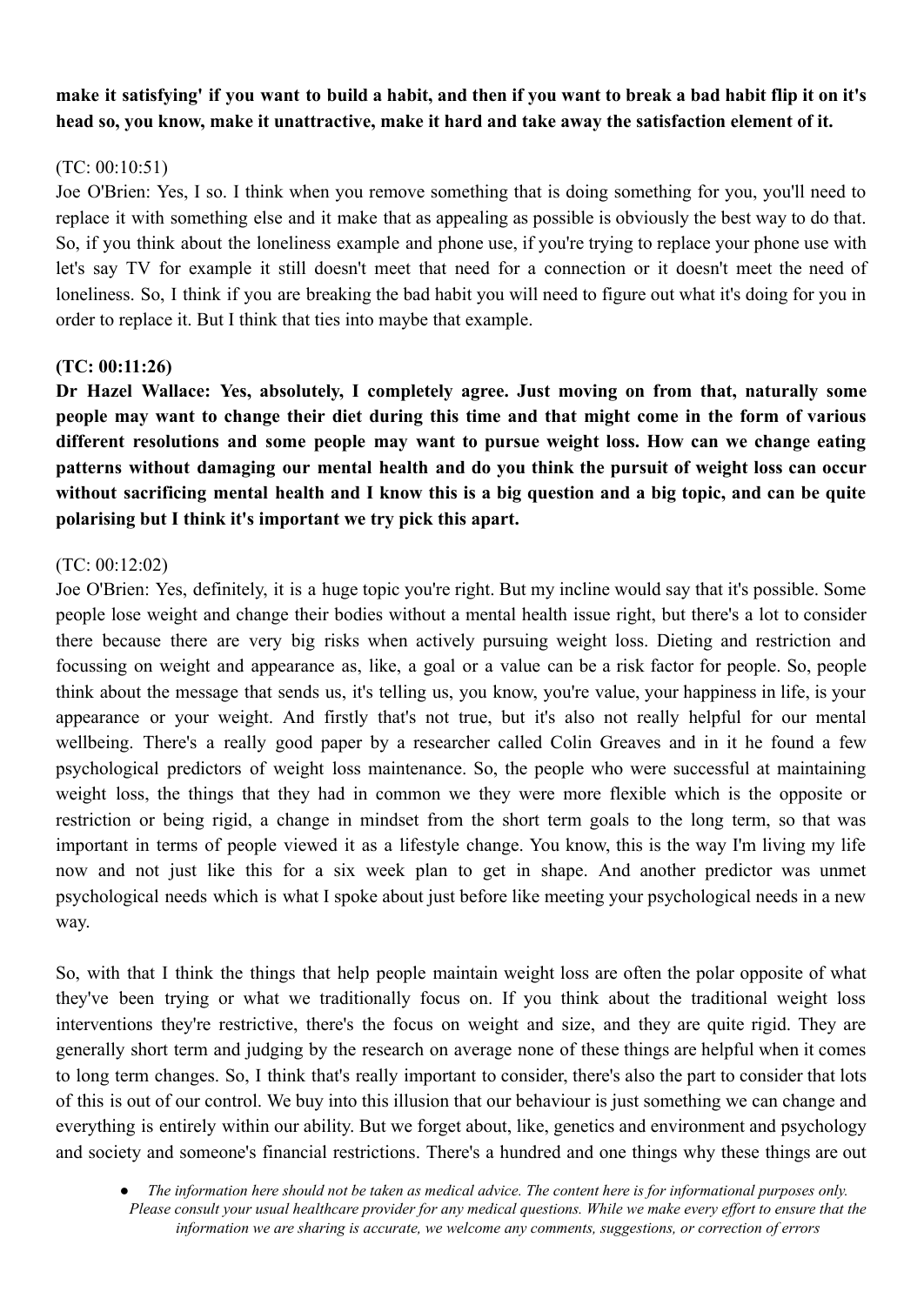of our control and it makes me quite angry seeing some of the big Instgrammers, famous personal trainers and nutritionists sprouting the same eat less move more when there are so many of these factors that are just bigger than that. Like, if you even think back your own mother's nutrition when you were a developing foetus matters, your nutrition when your a child and you're developing matters, your genetics matter. So, I think that's where the focus for a lot of people needs to shift.

So, you asked if we can change our eating patterns without damaging mental health. The answer to that is yes but to protect our mental health we need to move away from the focus on weight and appearance I think. And move away from the idea that weight is value and, you know, being smaller is something that brings happiness. We need to come to terms with the idea that food and eating can occur independently of weight loss. So, eating well can be for other purposes other than losing weight and I guess that would maybe follow up to the advice that I was giving earlier about what people need to do to change. Intrinsic motivators are huge, like, the things that really matter to you and I think, you'll probably like this example, I talk about it a lot about the reasons why CrossFit and F45 are so successful. They didn't reinvent the wheel, like, CrossFit didn't reinvent the wheel in terms of exercises right. Those exercises were out there. But what they did is they packaged it in a way that is intrinsically motivating for people so it's more than just exercise, you know, it's community, it's inclusion, it's healthy competition. For some people it's identity, it's supportive. And people are far more likely to engage in health behaviours when it's intrinsically motivating. So, for the long term if it's intrinsically motivating you're more likely to succeed. When it's extrinsic like appearance and weight those things are king of firstly potentially damaging but also not really conducive to those long term changes.

## **(TC: 00:16:11)**

Dr Hazel Wallace: Yes, I think the other thing I'd like to ask is whether intention, if intention changes **how much it effects someone's mental health. So, someone's intention for weight loss whether it's an intention to improve health or whether it's an intention to improve aesthetics and appearance does that impact their mental health differently or has that not been unpicked in the research yet?**

#### (TC: 00:16:34)

Joe O'Brien: I think what I see in my clinic is, like, like you said, that when I, kind of, pitch the idea that you can eat well without having to lose weight people are like 'Okay, yes, let's focus on the eating behaviour,' and then you focus on that for a while and they're like, 'Okay, but I haven't lost weight,' and, you know, it's that idea that wasn't or isn't the focus. Again it's that balance between extrinsic and intrinsic motivators. If you are focusing on appearance and weight it does come with the risks for mental health. So, I think the intention matters because the intention is the focus. If you are someone who is focussing on the weight side of things you're sending yourself the message, even if you're maybe not consciously aware of it or you are, you're sending yourself the message that, 'My weight is important and why is it important? My aesthetics are important why are they important?' And for some people when they say, 'I want to lose weight,' it means something else, like, maybe for someone to lose weight what they really mean is, 'I want to be fitter, I want to be able to live my life a little better.' Maybe it's, like, 'I want to be able to go on a hike with my family which I'm not able to do right now.' People have been, kind of, conditioned to associate weight loss with, you know, health like you said.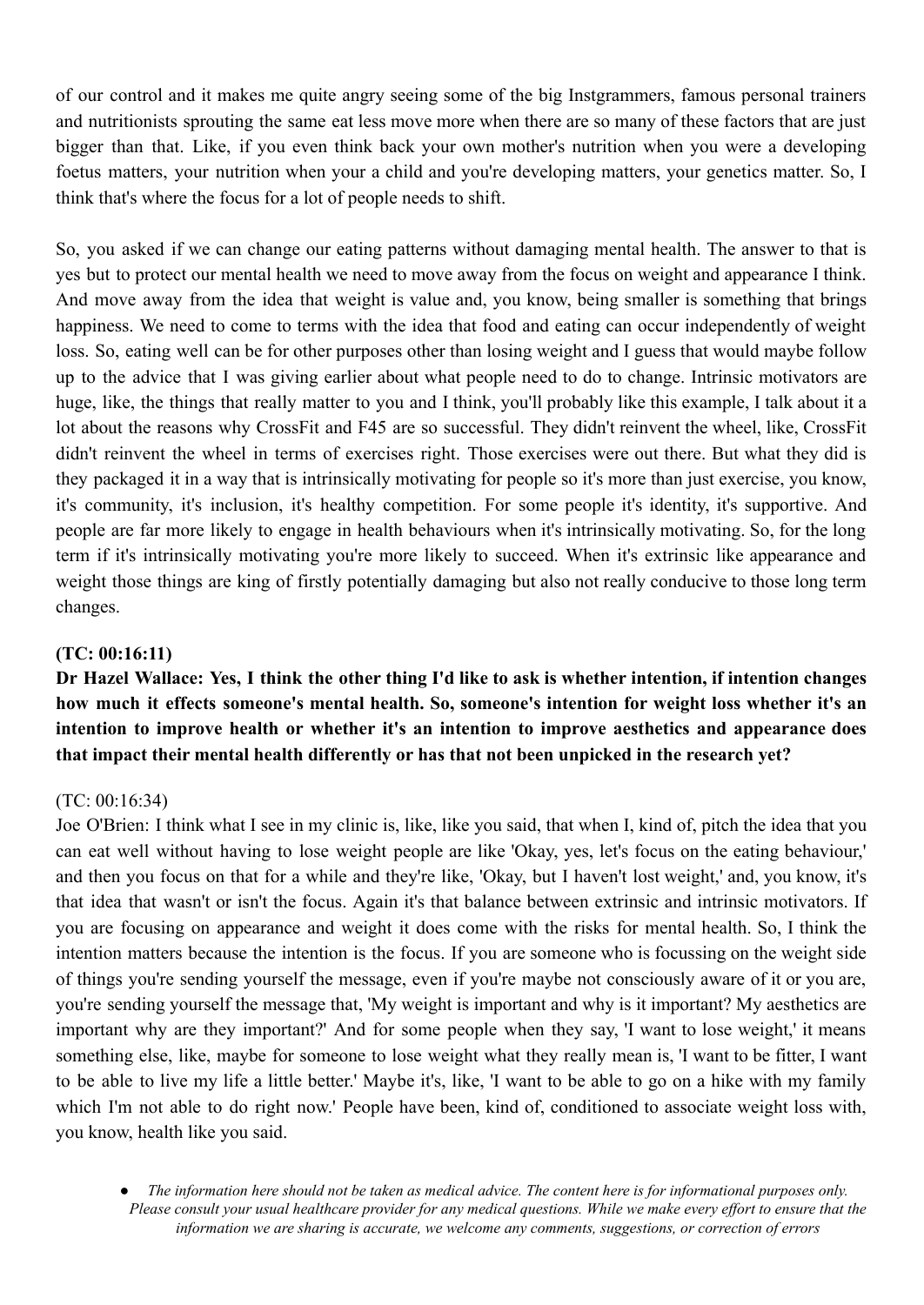So, when people say, 'I want to lose weight,' sometimes they mean those other things that are intrinsically motivating and if that's the case then I think they can be successful in that by shifting their focus to those intrinsically motivating things. But when it is about weight and it is about appearance and aesthetics I think it's just not conducive to long term change as well as coming with those psychological risks I guess of reiterating that your weight is your value.

#### **(TC: 00:18:08)**

**Dr Hazel Wallace: Yes, absolutely, and I think also looping back on what you said that it's never simple as, you know, eat less move more because there are so many enablers and barriers when it** comes to health eating or weight loss that we need to consider and like you said there are these **intrinsic factors but also there are external factors and there are different physical and mental things** going on that we need to factor in and so it's a really complex topic but the research is fascinating. I've **stepped into a little bit with my supplement research so I'm swimming in psychology.**

## (TC: 00:18:49)

Joe O'Brien: That came up the other day when I messaged you about the behaviour change wheel. The factors that are even included in that, right and that's actually a model that a lot of people use at the moment for gauging what is successful behaviour change intervention or not. There are so many factors in there, like, I guess I focus my clinic work on the psychological capacity to change but there are so many factors in that that explain or can contribute to somebody's ability to change or not and I think move more eat less or whatever it is, that idea totally oversimplifies and is kinda of dismissive of people's struggles and I think that's really unfair on people to be honest.

#### **(TC: 00:19:30)**

**Dr Hazel Wallace: Absolutely and what's annoying is that, you know, for a long time public health campaigns have focussed purely on the psychological capability and the knowledge side of things and** the education side of things, and so policy has been shifted towards 'oh well if we just tell people that **vegetables are good for them they'll eat more vegetables'. And so what's really nice to see in the** research is that you now have like all these behaviour change theories being weaved in to it and we're **understanding more why (TC 00:20:00) people do they things that they do because there's so many** different factors pulling us each way and we're not aware of them. And it's up to researchers to be **able to tease that apart. So, it's good.**

#### (TC: 00:20:12)

Joe O'Brien: It is, it's like I think for the first time ever we're finally moving towards something that's more evidence based but yes the idea that education alone is going to predict behaviour change is nonsense and that's what public health campaigns have focussed on for a long time. You obviously grew up in Ireland and I know when I was growing up in Ireland we had that food permit. I think, like, the idea if you knew the food permit you could just carry it out it's just so wrong. People generally know what a balanced diet looks like and people, like, smokers know that smoking is bad for them. People know that excessive alcohol consumption is not great for them. But that doesn't mean that they can just change, it's so much bigger than that. And I guess that it's so dismissive of those difficulties.

#### **(TC: 00:20:57)**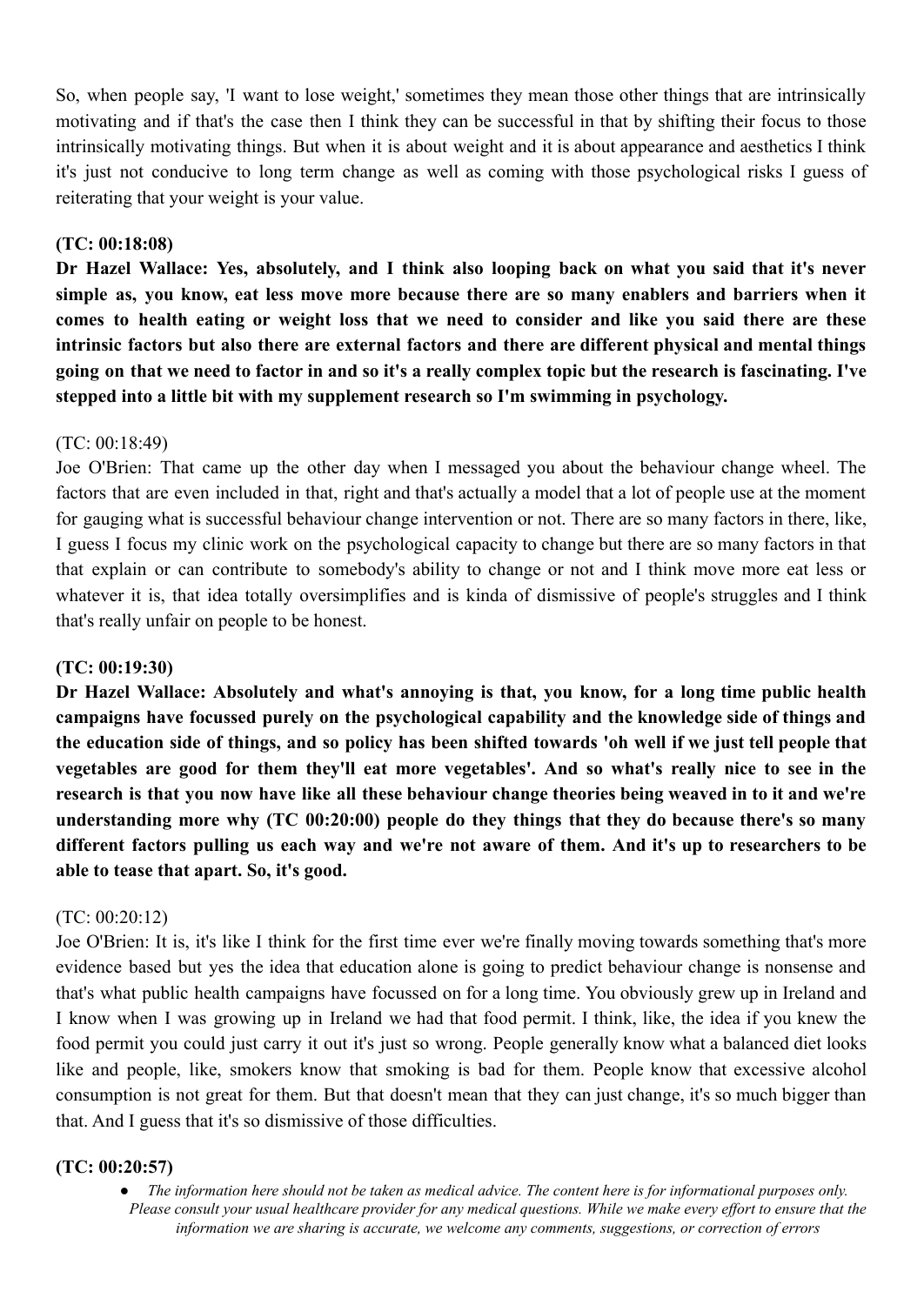Dr Hazel Wallace: Yes, and I think, I mean I don't want to go too far off tangent but just thinking **about that conversation, one campaign that comes to mind and I really respect the research that they do but it's was Cancer Research UK and they put out a campaign maybe two years ago around** obesity. You know, it listed out all the cancers that are caused and they put it on, like, you know, bus stops and things like that and I remember walking into work one day into the hospital and I was working on a breast cancer rotation and, like, it was on the bus stop outside the breast cancer centre. Our whole cancer centre. And I just found it so jarring and unhelpful and I couldn't help but think, vou know, for families going out who have just had a loved one diagnosed with cancer how is that **helpful. And I just felt like they completely missed the mark.**

#### (TC: 00:21:50)

Joe O'Brien: It was really frustrating to see that, I remember when that came out. Again it's this idea that, like, if you scare people enough or, like, you know, you're motivating them by scaring them. That's not the case. I have people in my clinic, like, literally all day who are concerned about their health and their wellbeing and all they want to do is change but they don't know how and they find it really difficult because there are lots of things working against them. Like their environment and their financial situation and all these different factors. It's not a matter of want, you know, it's not a matter of that they didn't know the risks of eating a certain way or having a nutrient poor diet. The issue is that they're not being supported in the wider context and trying to scare someone into change just doesn't work.

#### **(TC: 00:22:36)**

Dr Hazel Wallace: No but anyway, moving on from that because I know that we can go down a rabbit hole, obviously we've been in and out of lockdown the year. I can't believe we've come this far and we're still in this situation but as a result many people have struggled with their eating habits and have definitely confided in me about that. And I'm sure you've heard a lot of this as well. And mainly from a comfort point of view, and while I think we need to be compassionate with ourselves this is a **completely weird situation that we've found ourselves in, is emotional eating okay and if so does it become a problem at a certain point?**

#### (TC: 00:23:14)

Joe O'Brien: Yes, I think you're right and people are struggling right now, I think generally it is a comfort and what I was saying to people who were struggling is that, like you mentioned, being compassionate towards ourselves is really important here. It's that idea that if you get through a global pandemic when all of your other coping strategies have been taken away, things like your gym and your connection and your family and things like that, if you can get through a global pandemic by eating a little more, eating a little differently or comfort eating that's fine and emotional eating is a typical thing to do. We see a lot in the conversation on social media that, like, emotional eating is fine right. Food can help us manage, but I think the line of when it's an issue is different for everyone and I think it can be an issue. I think it's again reductionist, it's maybe a bit simplistic to think that all emotional eating is absolutely fine because people do struggle with it and I see those people in my clinic. The way I see it is that it might be an issue if it's impacting your health, like, you've had negative health issues associated or I guess that could improved through your food. I think if it causes emotional distress after eating and feelings of things like guilt and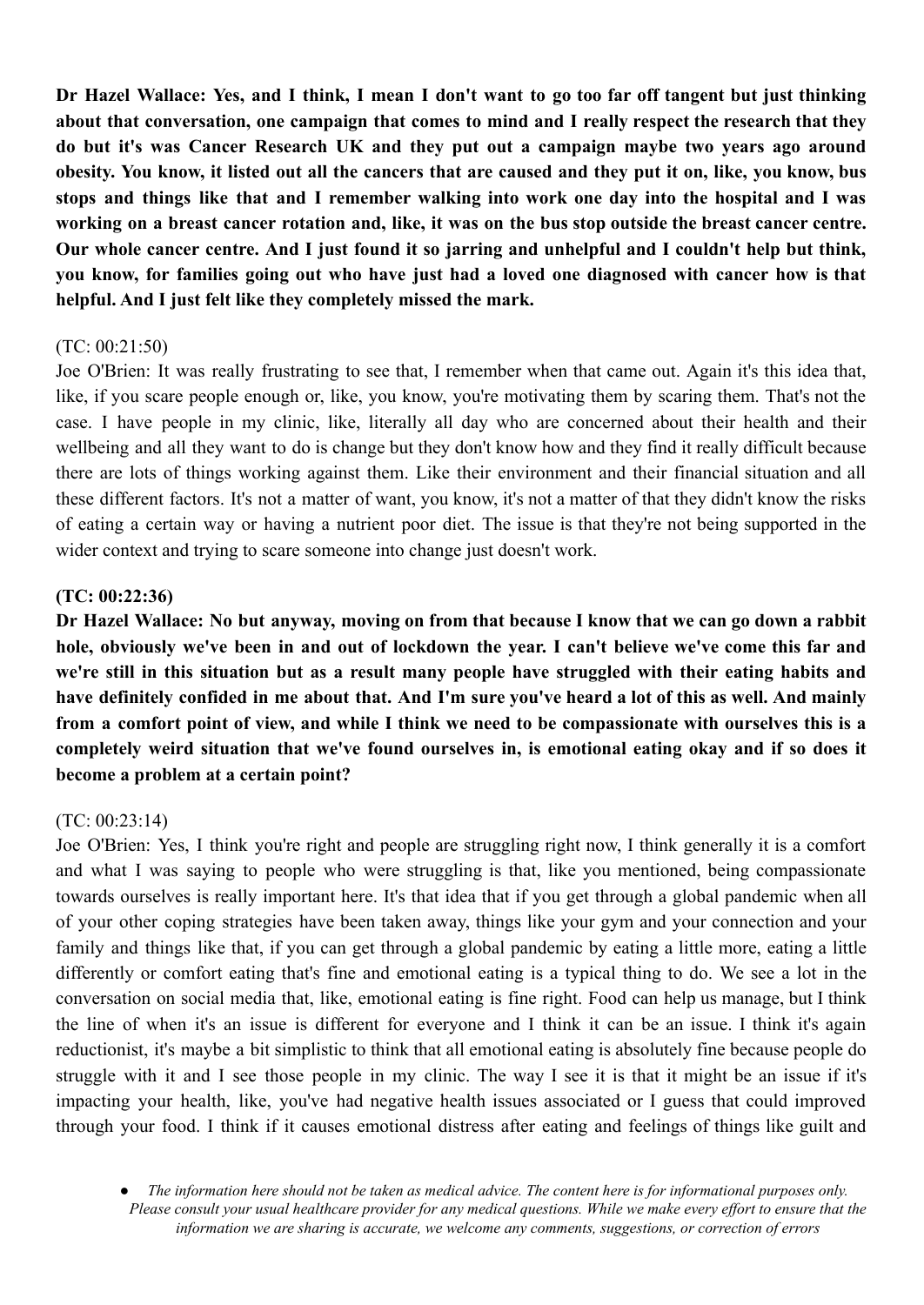shame or embarrassment, I'd say any kind of physical symptoms like feeling unwell, IBS symptoms would be a pretty big one.

But I guess the biggest thing for me or the biggest, kind of, flag for me is that if emotional eating is your only way that you have of making yourself feel better then that could be a significant issue because it comes back to that idea of meeting our psychological needs in helpful ways or in the appropriate ways and I think if you turn to feed when you're lonely but also when you're stressed or tired or angry then those emotions might not be processed, they might not be addressed at all. And I think if there's one thing about emotions is that they have a habit of sticking around, they don't just go away. So, I guess it's important to have a range of strategies depending on what you need. So, food isn't a cure, grief or loneliness or anger and processing those feelings without relying on food is probably going to be more helpful in the long term.

#### **(TC: 00:25:25)**

Dr Hazel Wallace: Yes, absolutely. And I think, let's chat a little bit about binge eating because, you **know, that's closely linked to emotional eating for some people. First of all let's just, kind of, distinguish between binge eating and binge eating disorder or BED. So, what are some of the signs and symptoms there?**

#### (TC: 00:25:42)

Joe O'Brien: Yes, I think in terms of differentiating between them I think it's important that we see these things on a continuum. So, what I mean by that is it's not just this black and white, you know, this is a mental health issue this is not. I think sometimes we think that with binge eating disorder versus just binge eating. Just because you don't meet the exact criteria for binge eating disorder as an example that doesn't mean that psychology and mental health isn't important. And I don't mean to diss the medical model to a medic but there's this idea that binge eating is only a problem and only requires psychological intervention if you meet the criteria and that's just not the case. Psychological factors are important to consider at every stage of eating issues not just when you meet the criteria for a diagnosis. So, as part of the criteria as an example it says 'binge eating must occur once a week for three months'. If someone manages to spend two weeks of that time avoiding binging for whatever reason then apparently it's not a mental health issue, you know, it's that black and white in terms of criteria. It's why diagnostics aren't always helpful with this type of issue. I think if you treat the person in front of you and they feel emotionally distressed by their eating habits then psychology is important to consider. If you remember that diagnostic criteria all it tells you that these are common symptoms right, it doesn't tell you about the person's experience.

It doesn't tell you about the causes, it doesn't tell you about even what the best approach is to take. So, I think some of these labels can be taken with a pinch of salt sometimes because binge eating itself is a behaviour and it's maybe a symptom of distress and I think whether you meet the criteria or not it's important to consider psychology. In terms of what the symptoms are of that and emotional eating and binging, they are quite similar in lots of ways. I guess binge eating is in the diagnostic manual so it's easier to define. It's reoccurring binging, eating beyond fullness of when you're not hungry, a loss of control is the big one and feeling emotionally distressed afterwards so that idea of regret, guilt, shame, embarrassment. That would be the criteria in terms of the diagnostics but again if you don't meet that criteria exactly it doesn't mean that psychology isn't important to you or, like, your looking after your mental health isn't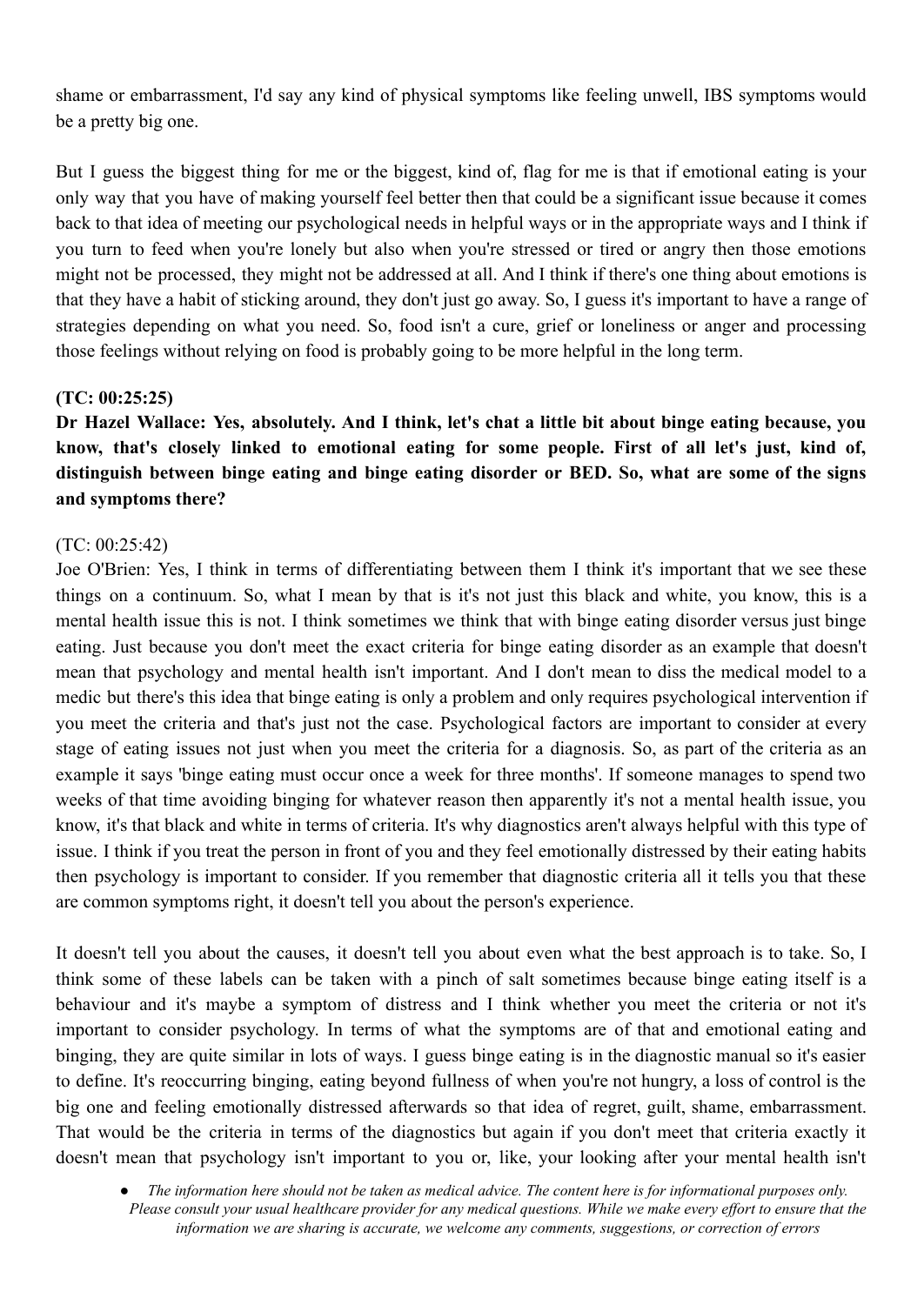important. The idea of emotional eating by definition is that it's a response to an emotion. Binging can also be in a response to an emotion or a feeling but binging can also be pre-empted by restriction. So, long periods between meals, severe restriction or under eating. There can be a physiological reason for binging as well it's not just emotional. I think that's maybe one of the differences and the other one is loss of control.

## **(TC: 00:28:21)**

# Dr Hazel Wallace: And if there are people listening who feel like in their head they are ticking those **boxes where's the best place to start when you're looking for support?**

## (TC: 00:28:30)

Joe O'Brien: I think the best place to start even if you meet the criteria or not is with a mental health professional if you're concerned about that. Food is very emotional, food has, like, an emotional aspect to it on all levels so I think looking at some of those things with a mental health professional would be best ideally with a trained dietician in that field as well. But I guess accessibility is a big issue with this. I think if you're concerned about binging or emotional eating remember that it is psychological by nature and there are things that a nutritionist and a dietician can do within that scope but again if the core underlying issue is emotions or psychological then important to tease that with a mental health professional.

## **(TC: 00:29:14)**

**Dr Hazel Wallace: Yes, agree and obviously there are lots of ways that nutrition professionals can work with psychologists, it doesn't always happen as much as it should and I know that you're very passionate about healthcare professionals working in nutrition having the psychology training and** you do a bit of that as well. Can you explain a little bit more about the role of psychology and **nutrition and why nutrition professionals should have that?**

#### (TC: 00:29:40)

Joe O'Brien: Yes, definitely. Like I said psychology's important regardless of where people are at with their eating. I think it's important to consider as part of any behaviour change intervention. I think as a nutrition professional taking, like, I guess the wrong approach on day one with a client can actually cause harm depending on who the client is and I'll give you and example (TC 00:30:00). I work with health professionals like I said I do training but I also do one to one work in terms of, like, consultancy so people will talk to me about difficult clients or if they have, like, ideas or they want to learn about something. And one coach came to me and they said they had a client who sticks to their step goals and their calorie goals pretty much to exactly what it is was, like, they would hit their 10,001 steps every day and they would, like, hit their calorie goal within, like, 1%. And I would imagine lots of people maybe listening to this would think well 'wow that's amazing work', you know, or as a coach you might my client is so disciplined but that client could be the person who's quite entrenched in their eating disorder. The person who's, like, really deep in that eating disorder. That client could be the person who won't go to sleep until they hit their step goal or the person who won't meet their friends for food anymore because of their calorie goal.

They are the ones who are so pre-occupied with the weight loss and the numbers or the health in inverted commas that it's actually negatively impacting their lives. And that's the problem with health professionals not being trained adequately in psychology and it's through no fault of their own because I've talked to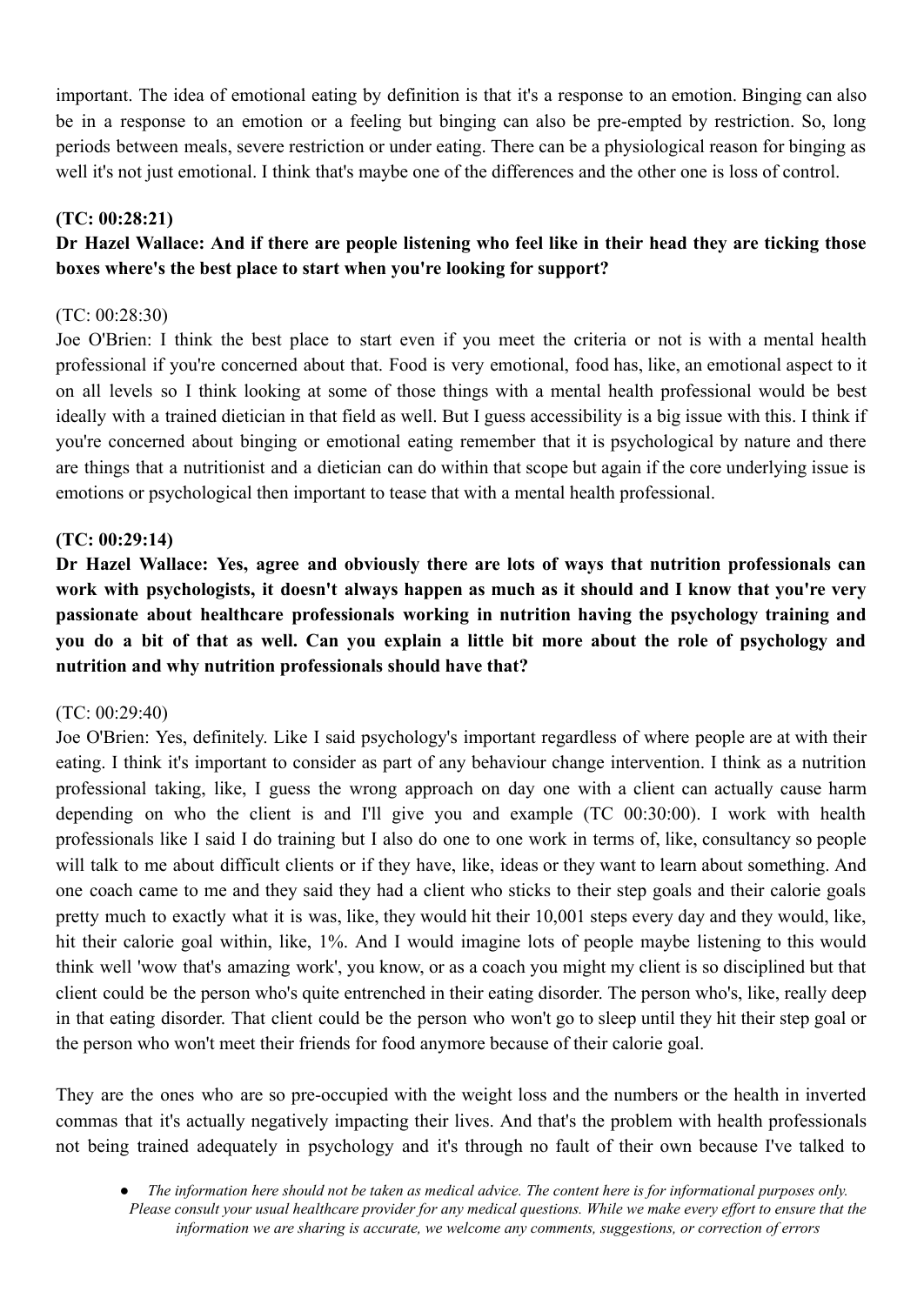nutritional professionals about this and they feel the same. It's the lack of training that they receive and that, like, level or precision in hitting a step goal or a calorie goal to me would be something that needs investigation right. I would think, you know, is this person diligent or are they pre-occupied to the point where it's impacting their lives. Is this intervention actually improving their quality of life or not.

# **(TC: 00:31:27) Dr Hazel Wallace: Absolutely yes.**

# (TC: 00:31:30)

Joe O'Brien: Is the person setting these goals is that reinforcing or contributing to a mental health issue. But on the surface it looks like they're doing great right because they're doing all the things that they're told to do. And I think it's a real shame that health professionals aren't trained enough on this right. I probably am going on a rant but I can just go on forever. As an example the BDA for example, the British Dietetics Association, their curriculum for 2013 was the most recent one I could get my hands on, it mentioned psychology nine times in a 59 page document in terms of accrediting their courses. The AFN, the Association for Nutrition curriculum for their courses, they don't mention psychology at all in a 28 page document, and these are some of the people who are going to be working with clients who might have a risk of developing an eating issue or might already have one. So, when we consider that I think it's so important for something so emotional that we have to consider psychology for all nutrition professionals because it's something that comes up quite a bit. Even if they don't fall in to the diagnostic category especially for weight loss. It's almost like default, people are just put on the highly restricted, you know, 1,200 calories, calorie counting self weigh in and that comes with a risk for some people.

Now I'm sure that there's lots of people who will listen to think and think, 'Well I see on social media all my dieticians are very aware of this' and I think on social media it's a little bit of an echo chambers in terms of I follow a lot people like that and they're quite, I guess they're quite woke in terms of, like, what they know. There's more knowledge around definitely circling on social media. But I work with people who are still coming back from nutritionists, dieticians, personal trainers, coaches all across the board right, no matter what their qualifications saying, you know, 'I was put on a meal plan' or, like, 'my calories were 1,200 and I was having to count and I was, you know, weighing myself every day'. And to me the fact that there's no pre-screen to see what's going on for someone is just really unhelpful. I think we should be screening people at baseline before they ever do a nutrition intervention. And that is one of the big reasons why I would like to see more trained in psychology because people aren't just a maths equation. They're not just calories in, calories out.

# **(TC: 00:33:39) Dr Hazel Wallace: Yes, absolutely.**

## (TC: 00:33:40)

Advert: 'T'was the season of cheer and joy filled the town except for Scrooge with his perma-frown. The gift of a Peloton bike touched his soul without doubt.' (Advert played 00.33.39-00.34.09)

## **(TC: 00:34:10)**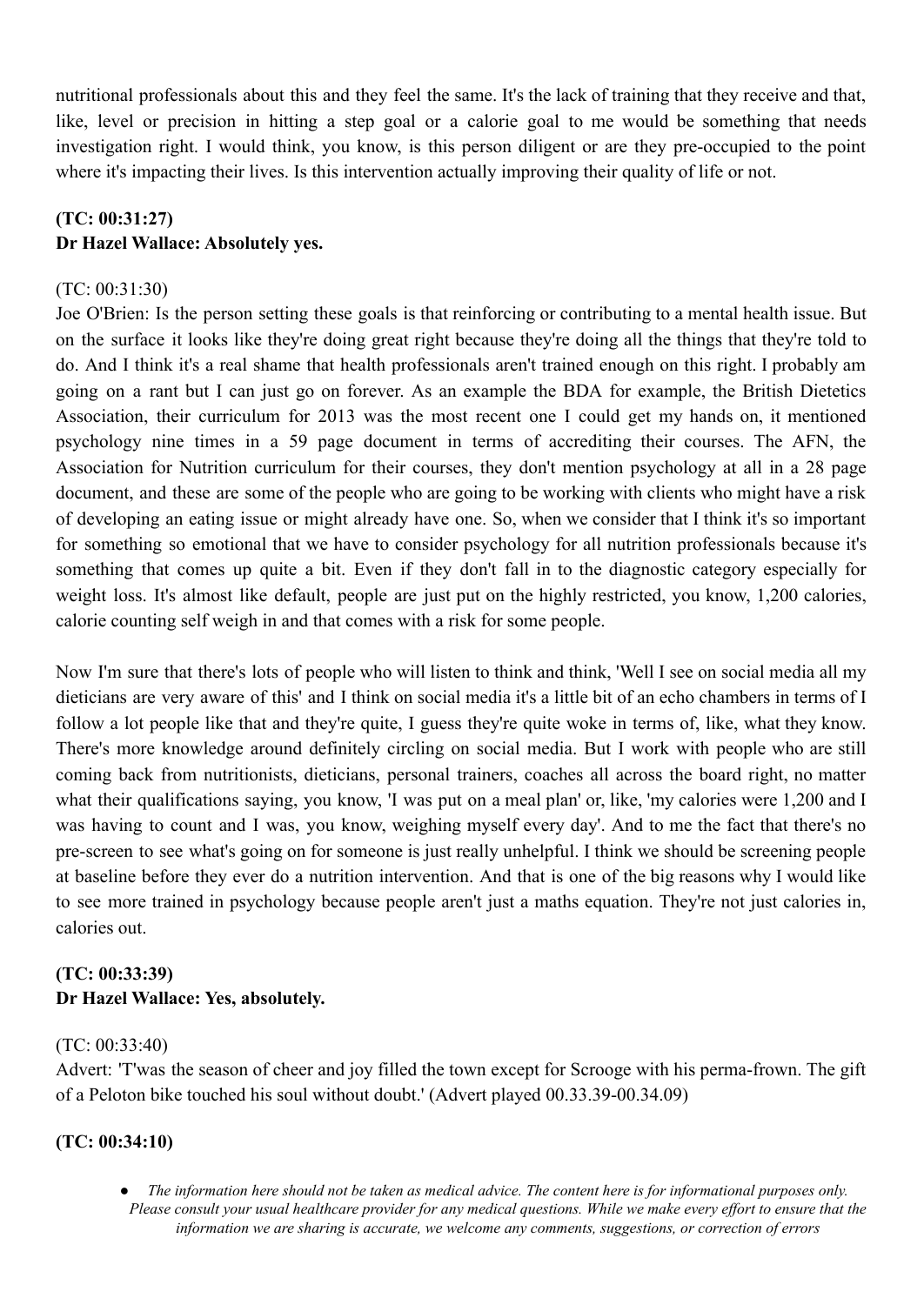**Dr Hazel Wallace: I think it's super important then just even thinking from my own practices in medicine, I mean we do obviously do a psychiatrist part of our training and then some people will** specialise in that but it's such a huge field and obviously we're looking at I guess more extreme mental **health disorders and not necessarily picking up some red flags that might come in to say the GP practice. Say if someone for example for talk's sake isn't exactly meeting the criteria for an eating** disorder i.e. they may not tick the boxes that a doctor might be looking for except they are really **suffering and then that might mean that they're not getting the treatment that they need because they** don't meet the criteria if that makes sense. But if there was, you know, some psychology input there it may change things. I guess it just comes back to the fact that, you know, we all have our own **specialties and it works best when it's a multi-disciplinary approach in every situation really. But again funding.**

## (TC: 00:35:12)

Joe O'Brien: Yes, funding yes I know, and I guess for people to go through a whole, you know, dietetics or nutrition programme and then have to do further education to, like, make sure that they're preventing risk. It's a lot to ask of people and that's I guess like you said, if they don't meet the criteria but they're really suffering, with the psychological input if you have I guess the understanding or had the extra training you might think 'oh this person feels like they might be at risk for developing an eating issue or other type of issue it might be more helpful to use this approach' which is, like, let's say safer from a mental health perspective. But without that insight they could be pushing people down I guess the wrong path and, again through no fault of their own, so it's a difficult one. It's up with the balance and funding, it's massive.

## **(TC: 00:36:02)**

Dr Hazel Wallace: Yes. God we really are going off on one today. But I'm just going to turn to a slightly different topic you spoke about recently on your Instagram and I flagged it in my head to ask you on this podcast and that is the science and psychology of online dating. I mean I think that's the only way people are dating at the moment because of lockdown, but is it true that that's the best way **you can find the perfect relationship?**

#### (TC: 00:36:27)

Joe O'Brien: Yes, you say it's a different topic, I actually wouldn't consider it a different topic because-

# **(TC: 00:36:31) Dr Hazel Wallace: Really?**

#### (TC: 00:36:31)

Joe O'Brien: Yes, I genuinely because we think health behaviours are, like, food and exercise and, like, sometimes sleep. But we rarely consider relationships as a health behaviour right. We would never associate being healthier with, like, looking after your relationship or looking after your friend's relationship. The reason I say it's not a separate topic is because there's evidence to suggest that people who have really good relationships, and that's all relationships not just romantic relationships, live about 15-20 longer than those who have poor relationships. And that just to me was an amazing statistic because-

#### **(TC: 00:37:02)**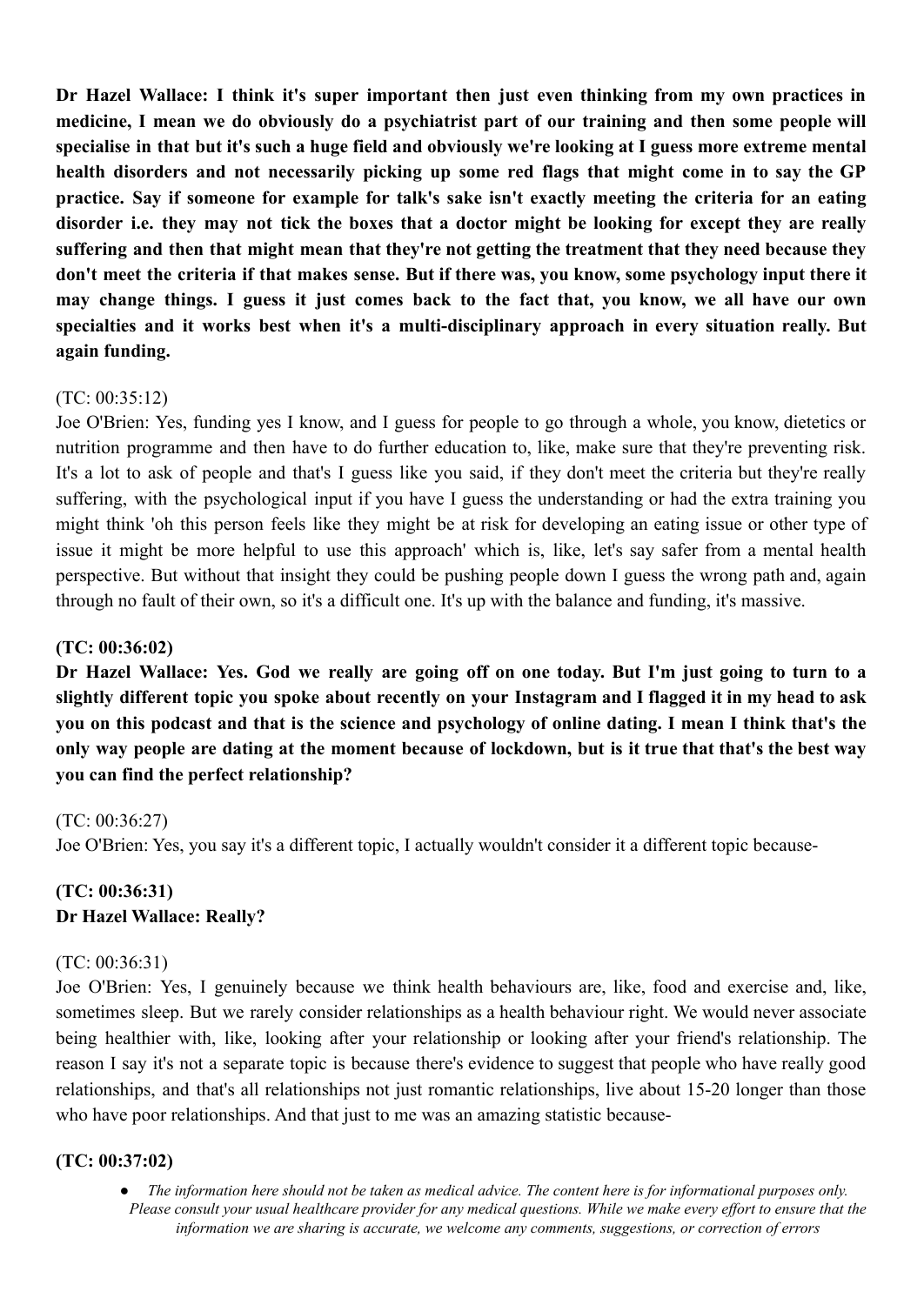# Dr Hazel Wallace: Yes, it's so true and we know that, like, social isolation and loneliness is also, like, **and independent risk factor for lots of even physical conditions so I get where you're coming from.**

# $(TC: 00.37.16)$

Joe O'Brien: But it is, it's a health behaviour. I think when it comes to, like, finding someone online you mentioned, like, the perfect relationship I think there's a few things to consider when dating online. Firstly the issue of unlimited choice or saturated choice, when we make decisions on anything the more choice we have the more difficult the decision. Think about how long it takes to try and find something good to watch on Netflix by yourself, or choosing the right book in the bookshop, like, it's so difficult, it takes so much time. And it's the same with online dating. This perception that the person who is still out there is more appealing than the person that I'm talking to, and because of this it's so easy just to, like, delete somebody or unmatch somebody at the first sign of, like, imperfection again in inverted commas. Like, deleting someone or blocking someone because they just said 'hey' in their first message and nothing else.

## **(TC: 00:38:10) Dr Hazel Wallace: That's me, that's my game.**

# (TC: 00:38:13)

Joe O'Brien: It's like they must be boring right because they just said 'hey' or, like, they're not tall enough or they like pineapple on pizza. I think the reality is, like, people have flaws and, like, ask yourself if you're listening to this, ask yourself if you'd like someone to block you or dismiss you because you didn't meet their perfect standard. You probably wouldn't. So, I think part of finding a meaningful or fulfilling relationship is understanding that people have flaws and understanding that, like, your boundaries and needs when you're looking for relationships what are the important things to you genuinely, like, it's not that they say hey or it's not that they like pineapple on pizza. It's, like, can I talk to them, can I be vulnerable with them, do they make me feel safe. The core part of connection in terms of romantic relationships is actually in your core values, it seems illogical to me to rule out someone who, you know, doesn't meet the surface level stuff because they might be the person who makes you happier than you've ever been. But any relationship, even really good ones take work and communication but it's not just work and communication it's working together not independently. It's about being on the same team and working towards the same goal which is, like, your relationship. And yes like I said relationships are a health behaviour, if you really want good health work on your relationships.

## **(TC: 00:39:29)**

Dr Hazel Wallace: No it's very true and I think you put it into perspective but come on lads, like, if you do want to grab someone's attention don't just say hey, add a little bit more. Because like you said **there's so much choice out there but it's so hard, I personally think that because online relationships** are very 2D it's hard to see a future with this person that you've just met so I do agree that it's worth **giving someone the benefit of the doubt.**

## (TC: 00:39:58)

Joe O'Brien: Yes, totally I think even with social media there's a lot (TC 00:40:00) of research that says, and I'm sure this is translated to online dating and things like that, but there's a lot of research that says social media in itself and just interacting with someone online, like, dehumanises them to some extent. So, like, it's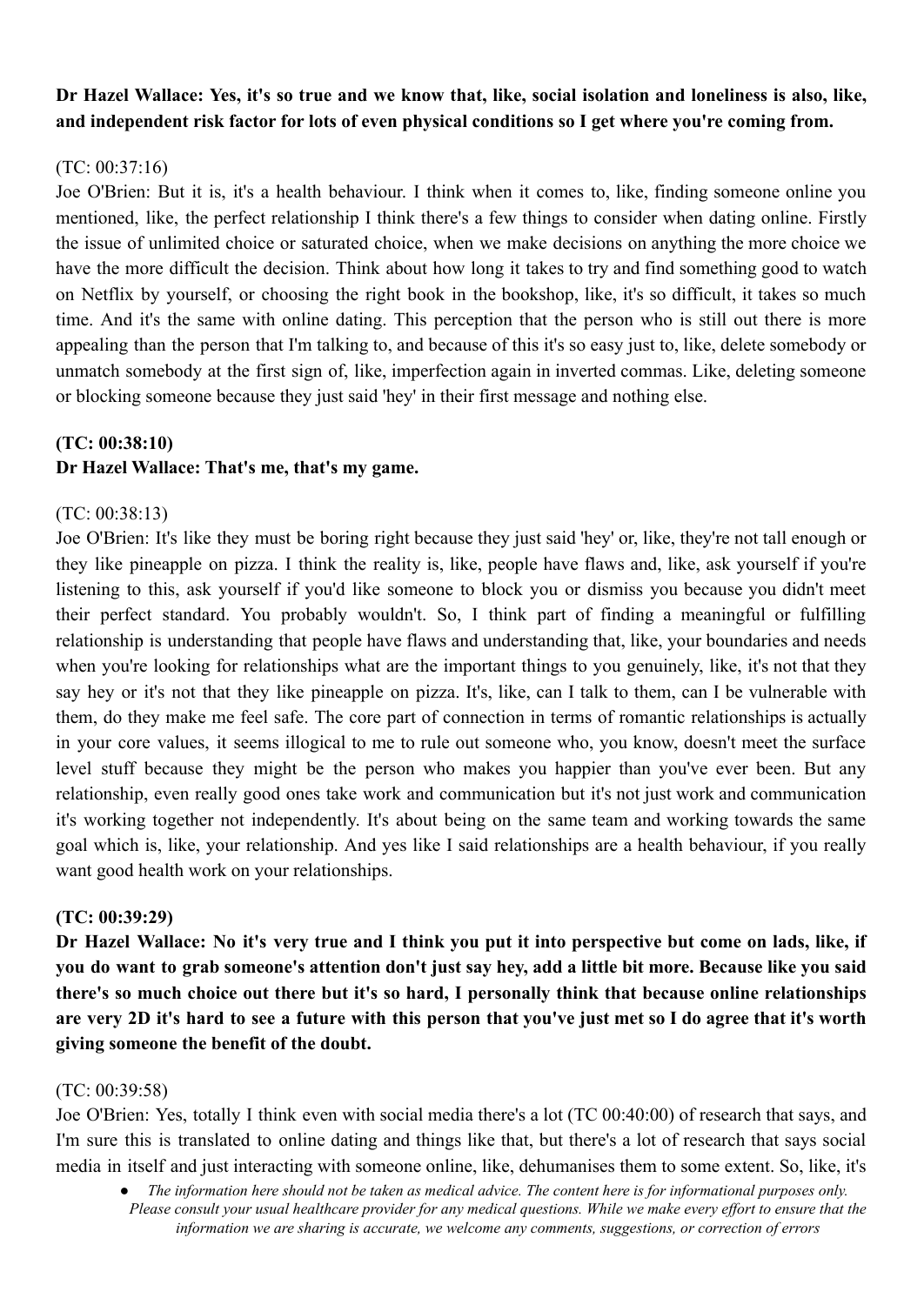easier to be cut-throat, it's easier to delete someone. Whereas, like, if you met someone in person if they said something a little bit off or a little bit strange, you'd maybe hear them out or you'd ask them a little more whereas we can just delete them on a dating app or you can just remove them on Instagram or whatever that looks like. So, I think we're aware of these biases in ourselves is really important because just firstly think about would you want someone to do that to you and also would I do this in real life because I think the dehumanising element is the bit that you're talking about there, like, it's very difficult in that you're talking to a screen essentially and there's all the evidence in the world to suggest that real-world relationships fulfil people better than online. So, I think it's important, like you said, to give people the benefit of the doubt in these scenarios.

## **(TC: 00:40:59)**

Dr Hazel Wallace: That's really interesting that you say that because I guess it really, like, feeds back into how trolling happens and not just trolling but I mean I get a lot of it because I think sometimes people think the platform is run by, like, a huge team or something and I think people are a bit more **comfortable at being rude and I'm, like, 'Hey it's just me.'**

## (TC: 00:41:23)

Joe O'Brien: I've had an experience like that recently and it triggered me to write a post on how to be nice to people online because I got a message right, I did emotional inhibition and eating and I did part one and part two, and a day after I'd written part one someone wrote to me. I'd never spoken to them before, I didn't know them, they just said, 'When's part two?' and I was, like, okay this person doesn't know me. Imagine me walking down the street and someone coming over to me and just shouting, 'When's part two?' If they did see me and they wanted to ask me they might walk up to me and say 'Hey, you know, I follow you on Instagram I loved your part one, when are you releasing part two?' But the fact that that separation came on social media that they felt that like that was an appropriate thing to say without ever having spoken to me before or even introducing themselves. So, I think that is a really good example of how it, like, that separation just gives people the opportunity not to be human anymore. It really is like interacting with your phone rather than another person.

## **(TC: 00:42:22)**

**Dr Hazel Wallace: Yes, it's so true and there's no please or thank you. I had something similar** yesterday where someone I actually went to Uni with, I'm like does she know that I know who she is, sent me a really blunt message and, you know, I replied as nice as I could be but I was just like it's so interesting how like if we bumped into each other, you know, after all these years I'm sure she would have been like 'oh hey how are you?' like, but yes. Once you have this kind of interface people just **naturally become more blunt and they don't, you know, they're not empathetic at all.**

#### (TC: 00:42:54)

Joe O'Brien: Yes, I think it's really sad actually because those people probably, like, they don't realise maybe that they're doing it. But they're probably like lovely people in real life but I think, like, I definitely see them as something different because of that, like, someone might write me a question and I'll write a really long response and at the end, like, it's just like seen and they never reply. You've given them your time and your insight or something effective and again it's my view that it's just not the same a real life is it.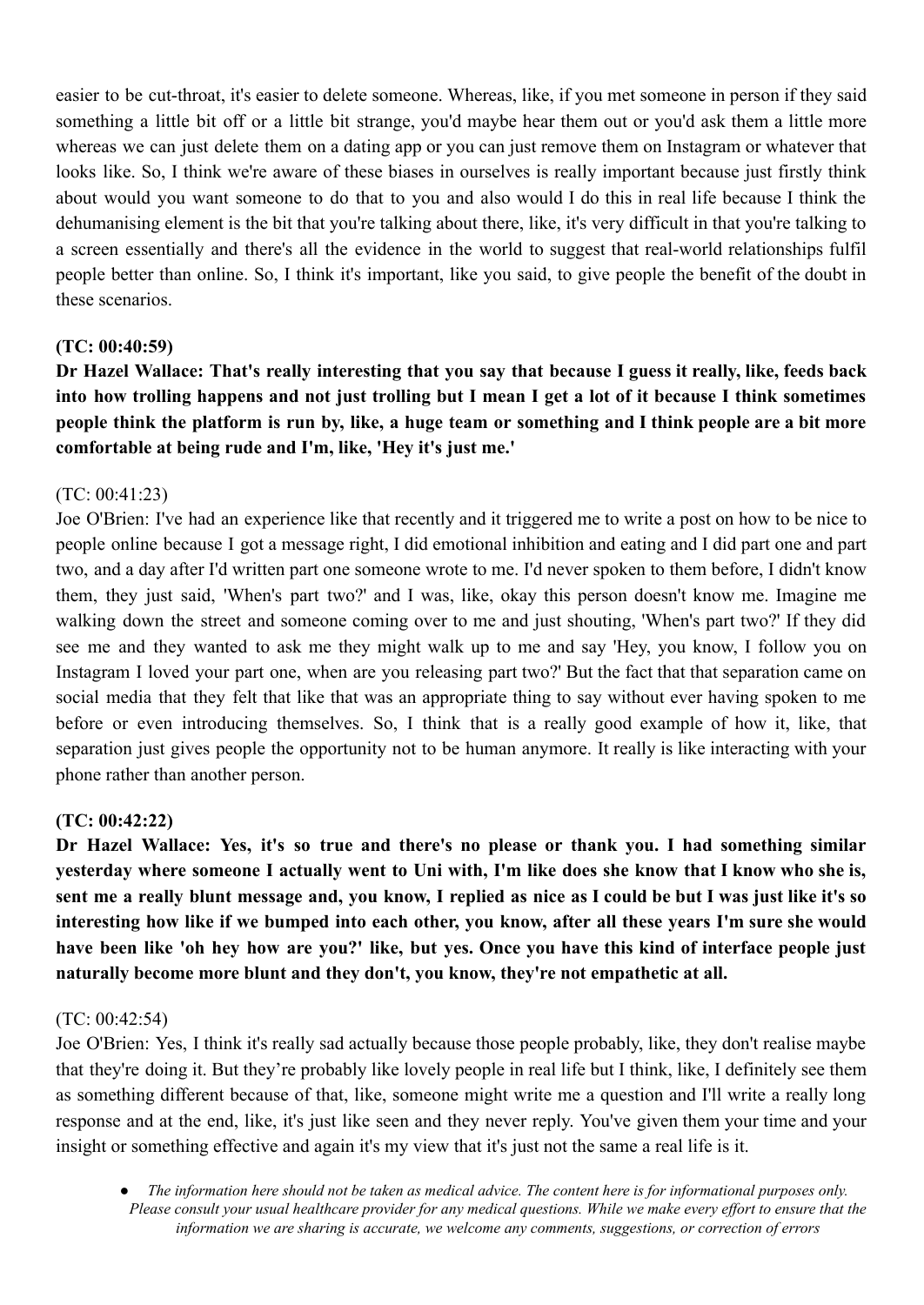## **(TC: 00:43:26)**

Dr Hazel Wallace: No, no it's not. Okay I think, like, oh God I could actually chat all day about all of **this but we should probably wrap up. Because we've, like, touched on some really sensitive topics and there might be some people out there who are really struggling for anyone who maybe interested in seeking therapy what are some avenues they should go down to find the right therapist?**

## (TC: 00:43:49)

Joe O'Brien: Yes, so I made a pretty significant guide myself on this if anyone wants to get it through my Instagram you can. The short version of that guide is the three I guess main things to focus on is the person qualified and accredited, does the person have experience working with the difficulties you're working with that you're experiencing, and do you click with the person or do you have a good relationship because the therapeutic relationship is one of the best predictors of outcomes. If you feel like you can't trust them, you don't feel safe with them, they're not consistent with you then that's not just ideal. A GP is a really good place to go for advice on the services in your area or the ones that are accessible to you. Then resources like government health websites, HSE or NHS in the UK, they should normally have a list of services that are available. In most countries the kind of governing bodies or the regulators should have a list of counsellors that are accredited with them. There's too many to go into now but for example the BPS, the British Psychological Society, in the UK, the HCPC in the UK. Finding those lists would be a good list of finding someone. Or if you're using Google like everyone does, you can just check if your therapist, the person that you find, is chartered or registered using those lists. So, that's the short snappy version. If you're confused where to go the GP is a gateway to services so I would suggest GP first to recommend services in your area but if you are going privately or looking them up independently then make sure you stick to those few things.

## **(TC: 00:45:17)**

# Dr Hazel Wallace: That's really good advice. Is it normal if you wanted to do it like a one off session to **see if you clicked with the person and then invest in a block of sessions, is that something that's done?**

## (TC: 00:45:28)

Joe O'Brien: Yes, definitely. I think most good therapists will say at the end of session one, you know, it's up to you now to go and decide if you want to continue with me if we're the right fit. That would be something that I would go through at the end of session one and then if they want to they can go back, reflect and come back to you. It's like anything right there are, you know, doctors that are good and bad and ones that you will and won't click with and I think it's really important you click with the right one. So, like, yes shopping around is definitely something that's done a lot but a good therapist will reflect on if this is right for you or not.

## **(TC: 00:45:59)**

## **Dr Hazel Wallace: Amazing. And so I guess also to wrap up, where can people find more about you?**

(TC: 00:46:04)